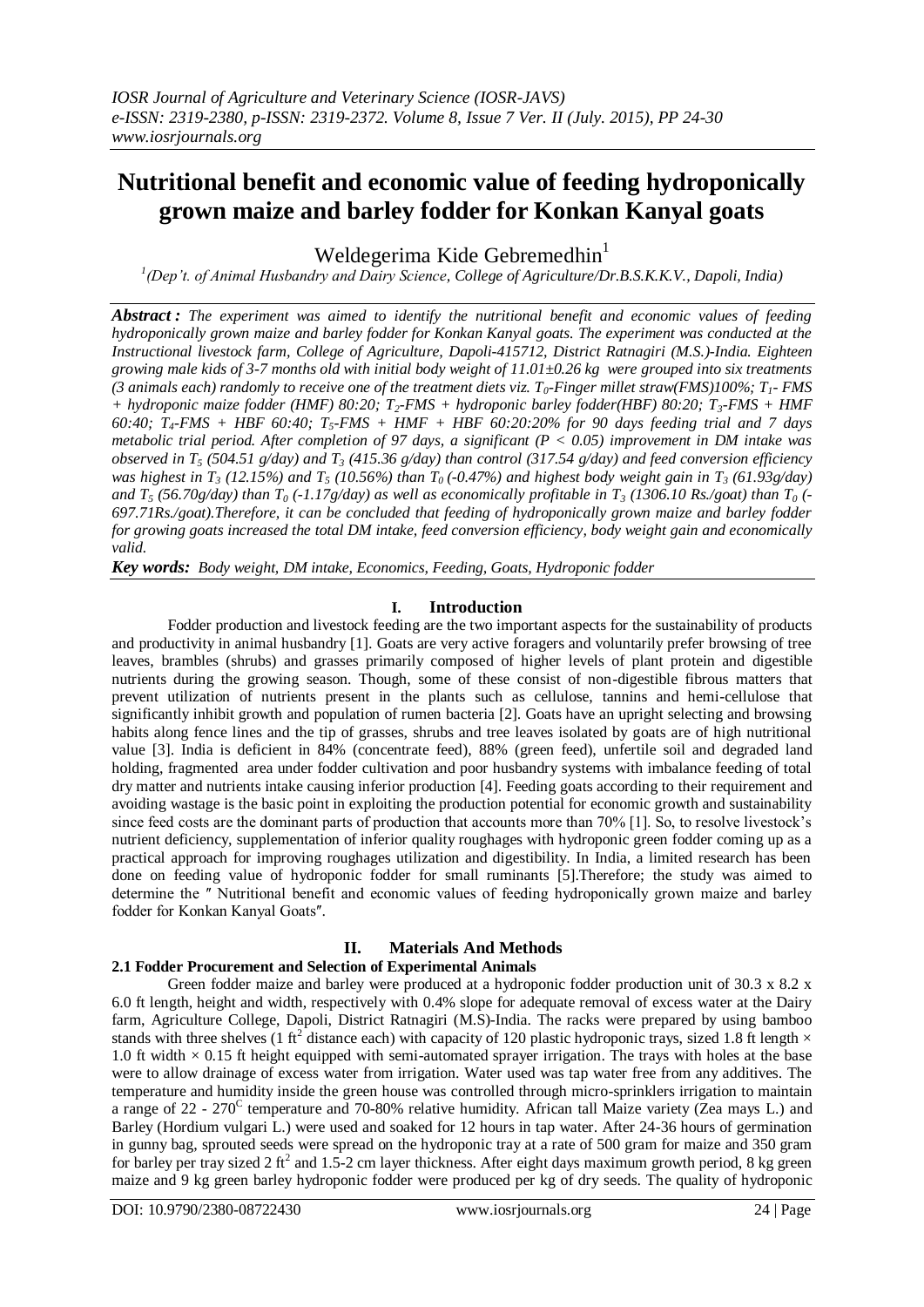fodder and biomass production was recorded daily before feeding the experimental animals. Eighteen healthy weaned Konkan Kanyal kids of 3 to 7 months of age were selected from the Instructional livestock farm, College of Agriculture, Dapoli and allocated to six treatments and three replications with comparable body weight of 11.01±0.26 kg using randomized block design experiment and kept for 90 days feeding trial and 7 days metabolic trial period. Kids were de-wormed using Ivermectin injection @1 ml/50 kg body weight and placed in well-ventilated pens disinfected with Cypermethrin-High Cis (0.5%) at the rate of 4 ml per 10 liter of water and surface sterilized using formaldehyde (5 %) for external parasite. A standard creep feed mixture by weight of Maize crumbs (50%), Rice bran (30%), Groundnut cake (10%), Jaggery (7%), Mineral mixture (2%) and Salt (1%) were prepared. According to NRC (1981) standard, the CP level was maintained at 15% and the animals were individually fed @200gm/day to cover their maintenance requirement besides to basal diet. The animals were offered clean drinking water *ad-lib* throughout the 90 days feeding trial. The basal feeds and hydroponic fodder were offered in two equal parts at 8.30 A.M and 15.00 P.M. and feeding treatments were as follows.

 $T_{0}$ - Finger millet straw (100%);  $T_{1}$ - Finger millet straw + Hydroponic maize fodder (80%: 20%);  $T_{2}$ -Finger millet straw + Hydroponic barley fodder (80%: 20%);  $T_3$ - Finger millet straw + Hydroponic maize fodder (60%: 40%); T<sub>4</sub>- Finger millet straw + Hydroponic barley fodder (60%: 40%); T<sub>5</sub>- Finger millet straw + Hydroponic maize + Hydroponic barley fodder (60%: 20%:20%). After preliminary feeding of 90 days, 7 days collection of faeces and urine was done using metabolic cages separately. Records of individual water offered, left over, faeces and urine excreted were maintained on 24 hours basis. Experimental feeds were sub- sampled to determine the nutrient composition of each 100g and oven-dried at 100 °C and ground to pass a 1-mm mesh screen sieve and analyzed nutrients content *viz* Dry Matter (DM), Crude Protein (CP), Ether Extract (EE), Crude Fibre (CF) and Nitrogen Free Extract (NFE) as per [6]. Data were statistically analyzed by the Randomized Block Design, using General Linear Model (GLM) procedure of SAS [7] and the difference and interaction between treatments were tested for significance using least significance difference (LSD).

# **III. Results And Discussion**

# **3.1 Chemical Composition Of Feeds**

In the present investigation, the total DM content of finger millet straw (FMS) was 92.45%. This value of DM was in close agreement to the results reported by [8] in finger millet straw as 92.5% and higher to results of [9] as 91.2% and [10] as 90.7% in pearl millet straw.

|                                                                                                                       | <b>Experimental feeds</b> |            |            |  |  |  |  |
|-----------------------------------------------------------------------------------------------------------------------|---------------------------|------------|------------|--|--|--|--|
| <b>Variables</b>                                                                                                      | <b>FMS</b>                | <b>HMF</b> | <b>HBF</b> |  |  |  |  |
| Dry Matter (DM)                                                                                                       | 92.45                     | 18.48      | 14.2       |  |  |  |  |
| Crude protein (CP)                                                                                                    | 4.22                      | 16.5       | 14.44      |  |  |  |  |
| Ether extract (EE)                                                                                                    | 1.92                      | 4.67       | 5.67       |  |  |  |  |
| Crude fibre (CF)                                                                                                      | 27.41                     | 12.46      | 13.5       |  |  |  |  |
| Nitrogen free extract (NFE)                                                                                           | 53.77                     | 68.47      | 64.66      |  |  |  |  |
| Total ash (TA)                                                                                                        | 5.8                       | 2.3        | 3.4        |  |  |  |  |
| Acid insoluble ash (AIA)                                                                                              | 1.6                       | 0.32       | 0.64       |  |  |  |  |
| Calcium (Ca)                                                                                                          | 0.82                      | 0.72       | 0.68       |  |  |  |  |
| Phosphorus (P)                                                                                                        | 0.33                      | 0.64       | 0.46       |  |  |  |  |
| $\mathbf{r}$<br>٠<br>$\sim$<br>$\sim$ $\sim$<br>$-1$<br><b>WWW.FWW.F</b><br>$\sim$ $\sim$ $\sim$ $\sim$ $\sim$ $\sim$ |                           |            |            |  |  |  |  |

**Table 1.** Chemical composition of experimental diets (% DM basis)

**FMS:** finger millet straw **HMF**: hydroponic maize fodder **HBF:** hydroponic barley fodder

The CP content of FMS was 4.22% and in agreement to the findings of [11] as 4.3% in finger millet straw and the EE content of FMS was 1.92% and similar to the reports of [10] as 1.96% in pearl millet straw while CF level was 27.41% similar to the reports of [12] as 27.48% in finger millet straw. The NFE content of FMS was 53.77% and higher than results denoted by [12] as 50.01% in untreated finger millet straw. The TA and AIA of FMS were found as 5.8% and 1.6% and higher to the reports of [9] as 0.7%. The mineral Ca content of FMS was found as 0.82% and this result was in close agreement to the reports of [13] as 0.88% and P value as 0.33% and in line with the results of [10] in pearl millet as 0.33%. The DM content of maize hydroponic fodder was found as 18.48% and in close agreement with data's reported by [14] as 18.30% and higher than [15]in hydroponic barley fodder as 13.3% where as CP content was highly improved due to the increment in enzymatic activities of nutrients found in dry seed and found as 16.5% and agrees with data reported by [17] as 16.54% and higher than [18] as 13.30-13.6%, [16] as 13.57% and [14] as 13.30% in hydroponic maize fodder. The EE content observed in the present study was 4.67% and higher than values reported by [18] of 3.27-3.50%, [16] as 3.49% and [14] as 3.27% in hydroponic maize fodder and CF value was observed as 12.46% and comparable to [18] as 6.37-14.10% and lower than values reported by [16] as 14.07% in hydroponic maize fodder. The nitrogen free extract content of hydroponic maize fodder was found as 68.47% and comparable to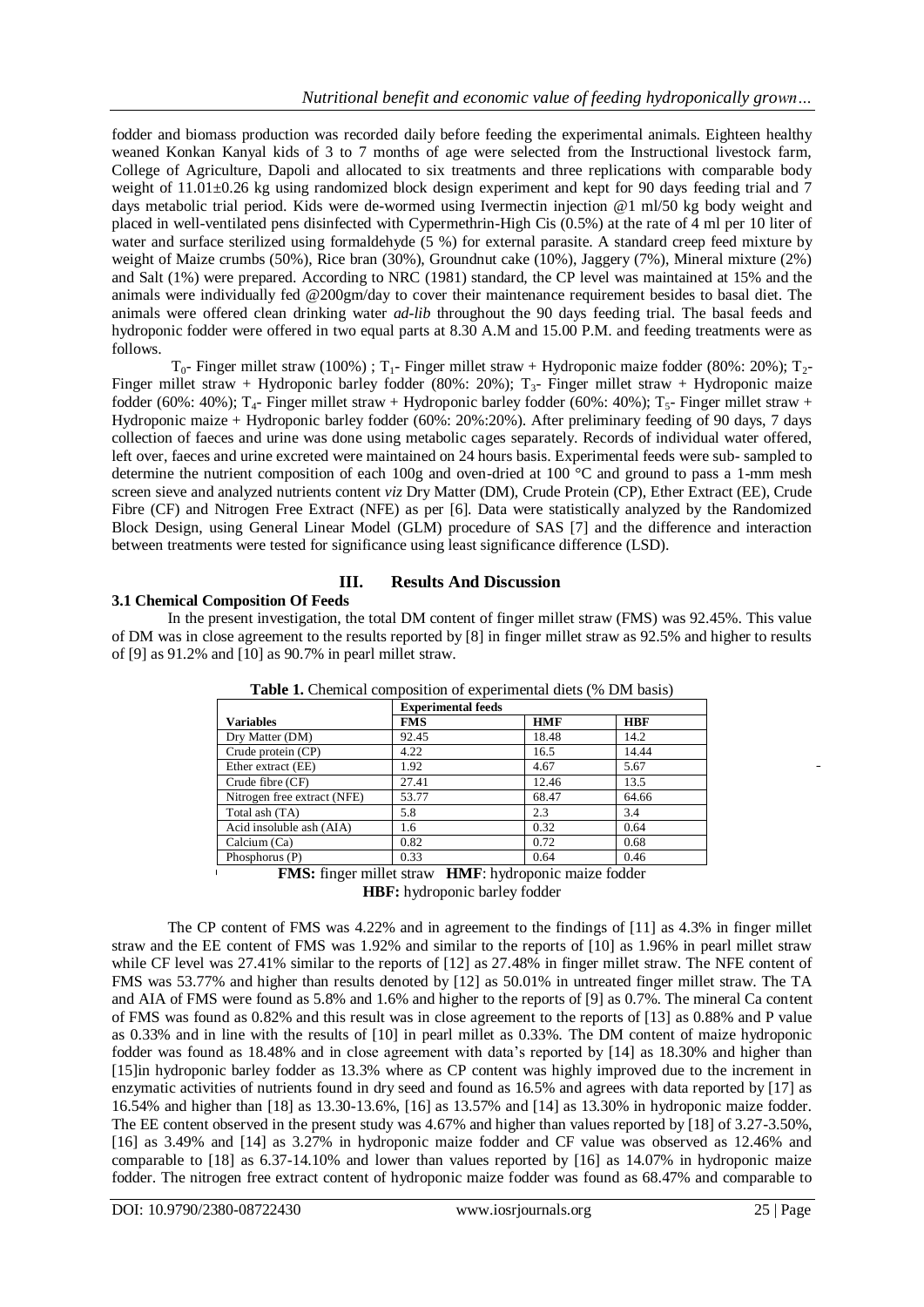the reports of [18] as ranged from 66.70 to 75.32% and higher than data reported by [16] as 66.72% in hydroponic maize fodder. Value of total ash was found as 2.3% and increased as the maturity of the green fodder increased. This was similar to the reports of [18] as 1.75-3.80% where as AIA content obtained as 0.32% was in line with the findings of [18] as 0.30-0.57 and [16] as 0.33 in hydroponic maize fodder, respectively. The mineral Calcium present in the hydroponic maize fodder during the present investigation was 0.72%. The value was higher than results reported by [19] as 0.65% and 0.06, respectively while Phosphorus content was 0.64% which is higher than results reported by [19] in hydroponic maize fodder grown in potatoes peel waste mixture and date palm leaves as 0.24% and 0.1%, respectively.

The DM content of hydroponic barley fodder was discovered as 14.2% while moisture level was 85.8% and this finding of DM was higher than the reports of [15] in barley hydroponic fodder as 13.3% where as the crude protein content was 14.44% and in agreement with the reports of [20] in sprouted barley fodder as 11.38 - 24.9% and supported by the ideas of [21] stated as sprouting of grains affected the enzyme activity, changes in amino acid profile and increased the total protein which is highly digestible by most animals. The ether extract content observed in the present study was 5.67%. The ether extract content of hydroponic barley fodder was much higher than the values reported by [22], [15], [23] and [24], as 5, 3.86, 3.72 and 3.4%, respectively. The increase in CF (13.5%) content during sprouting of barley might be due to the synthesis of structural carbohydrates [25] and comparable to the results of [26] as 13.2% and at variance with 16.33% [23] and 14.3% [22] in hydroponic barley fodder. In the present investigation, the NFE content of hydroponic barley fodder was found as 64.66% and was higher than findings reported by [23] as 62.12% and [22] as 61.3% in hydroponic barley fodder. The value of total ash (3.4%) was closer to the findings of [24] where they reported 3.6% and Calcium present was 0.68% and higher to values denoted by [15] and [20], in hydroponic barley fodder as 0.36 and 0.17%, where as 0.46% Phosphorus found which is in line with the results of [22] and [26] in hydroponic barley fodder as 0.47% each.

#### **3.2 Dm Intake, Mineral Intake And Water Consumption Rate**

As Cleared In Table 2. The Average Daily DM Intake Of Growing Goats Was Highest (P<0.05) In  $T_5$ (504.51g/D) And Followed By Fair Values Of  $T_2$ ,  $T_1$ ,  $T_3$  And  $T_4$  Than Lowest (P>0.05) Values Of  $T_0$  $(317.54g/D)$  While T<sub>2</sub>, T<sub>1</sub>, T<sub>3</sub> And T<sub>4</sub> Values Were At Par With Each Other. Highest Values Reflected In Treatment Group  $T_5$  (504.51 G/Day) May Due To The Higher Palatability For Mixed Maize And Barley Hydroponic Fodder Followed By Maize Hydroponic Fodder And Barley Hydroponic Fodder Than Control Group  $T_0$ (Finger Millet Straw). The Daily Feed Intake Of Animal's Depicted, Complete Use Of Full Mat, White Roots And Green Shoots Since The Sprout Mat Is Completely Edible And Highly Nutritious And Agrees With The Concepts Of [24] Stated The Highest DM Intake Detected By Awassi Ewes Fed Barley Hydroponic Fodder And [27] In Male Calves Fed 22.8% Barley Hydroponic Fodder Supplement In Their Daily Ration Could Be Due To The High Palatability Of Barley Hydroponic Fodder.

The Present Findings Of Intake Per 100 Kg BW (Kg) Was Highest (P<0.05) In  $T_5$  (3.33) (Mixed Feed Of Maize & Barley Hydroponic Fodder) Than Other Treatment Groups And Higher Than The Reports Of [14] As 2.05±0.10 In Lactating Cows Fed Maize Hydroponic Fodder. The Average Daily DM Intake Per Kg Metabolic Body Weight ( $\widetilde{W}^{0.75}$ ) Was Highest In T<sub>5</sub> (65.66g) Than Remaining Treatment Groups. This Was In Agreement With Findings Of [28] In Indigenous Sheep Fed Variety Of Pearl Millet (SDMV89004), Pearl Millet (NCD 2), Finger Millet (SDFM 63) And Finger Millet (25 C) Residues As 48.8, 66.8, 75.8 And 72.1g/Day, Respectively And Higher Than Findings Of [19] Where They Sprouted Maize On Date Palm Leaves And Potatoes Peel Waste Mixture And Fed To Desert Goats And Reported As 31.19, 29.99, 28.32, 28.5 And 29.75 G/Day In  $T_1$ ,  $T_2$ ,  $T_3$ ,  $T_4$  And  $T_5$ , Respectively. The Average Water Intake Was Significantly (P<0.05) Higher (564.70 Ml) In Goats Fed 20% Barley Hydroponic Fodder  $(T_2)$  Followed By Goats Fed 40% Mixed Maize And Barley Hydroponic Fodder (T<sub>5</sub>) And 40% Barley Hydroponic Fodder (T<sub>4</sub>) While T<sub>4</sub> And T<sub>5</sub> Were At Par. The Average Water Consumption Trend Of T<sub>3</sub> (440ml) Was Lower Followed At A Great Variance By T<sub>0</sub> (401.86) Ml/Day) And Lowest Value Of  $T_1$  (323.00 Ml/Day). As Cleared In Table 2. The Amount Of Water Intake Was Lower In Treatments Fed 20% Maize Hydroponic Fodder  $(T_1)$  Substituted Ration May Be Due To The Animal's Water Recovery Potential From The Hydroponic Green Fodder Since The Maize Hydroponic Fodder Has High (81.52%) Water Content [27].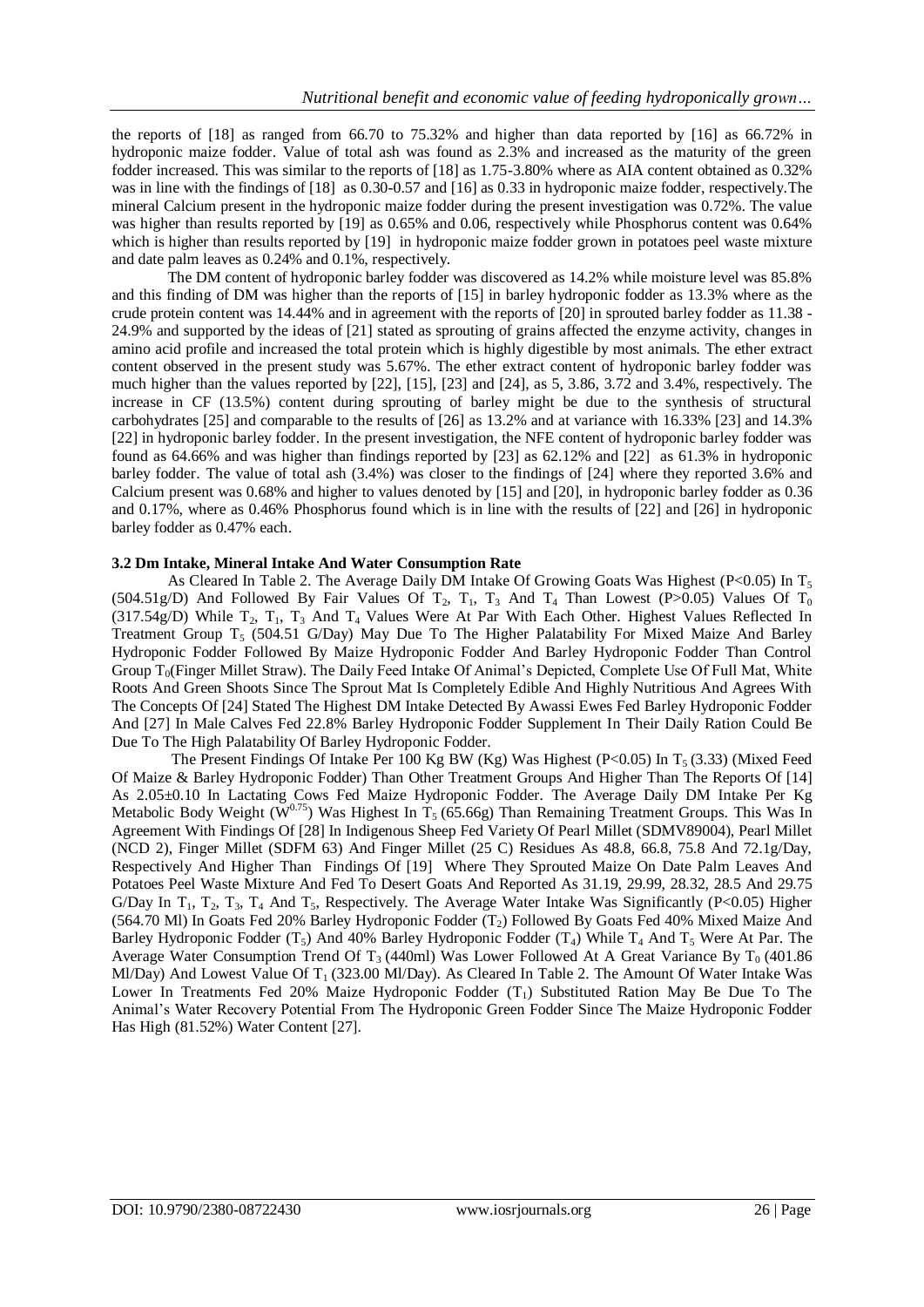|                                 | <b>Treatments</b>    |                        |                            |                   |                      |                     |          |  |
|---------------------------------|----------------------|------------------------|----------------------------|-------------------|----------------------|---------------------|----------|--|
| <b>Attributes</b>               | $T_0$                | $\mathbf{T}_1$         | T <sub>2</sub>             | $T_3$             | T <sub>4</sub>       | $T_5$               | $\pm$ SE |  |
| DM<br>Average<br>intake(g)      | $317.54^{\circ}$     | $425.42^{b}$           | 425.97 <sup>b</sup>        | $415.36^{b}$      | 404.49 <sup>b</sup>  | 504.51 <sup>a</sup> | 16.5     |  |
| 100<br>Intake/<br>kg<br>BW(kg)  | 2.91 <sup>bc</sup>   | $3.10^{\text{abc}}$    | $3.16^{ab}$                | $2.76^{\circ}$    | $2.76^{\circ}$       | $3.33^{a}$          | 0.12     |  |
| Intake/kg $W^{0.75}$ B.W<br>(g) | $52.93^{\circ}$      | $59.74$ <sup>abc</sup> | $60.56^{ab}$               | $54.11^{bc}$      | $53.92^{bc}$         | $65.66^{\circ}$     | 2.28     |  |
| Water intake (ml)               | $401.86^{\text{cd}}$ | $323.00^{\rm d}$       | $564.70^{\circ}$           | $440.65^{bc}$     | 494.01 <sup>ab</sup> | $496.89^{ab}$       | 27.97    |  |
| Minerals intake $(g/day)$       |                      |                        |                            |                   |                      |                     |          |  |
| Calcium                         | $2.70^{\circ}$       | $3.50^{b}$             | $3.51^{b}$                 | $3.39^{b}$        | $3.28^{b}$           | $4.04^{\circ}$      | 0.14     |  |
| Phosphorus<br>_ _               | $1.22^d$             | $1.83^{b}$<br>----     | 1.65 <sup>bc</sup><br>---- | $1.82^{b}$<br>. . | $1.62^{\circ}$       | $2.18^{a}$          | 0.06     |  |

**Table 2.** DM intake, Water consumption and Mineral intake of experimental goats

Means with different superscripts differ significantly (P<0.05)

 $T_0$ : control (0% hydroponic fodder)  $T_1$ : 20% maize hydroponic fodder  $T_2$ : 20% barley hydroponic fodder  $T_3$ : 40% maize hydroponic fodder  $T_4$ : 40% barley hydroponic fodder  $T_5$ : mixed 20% maize: 20% barley, hydroponic fodder SE: standard error

Water intake of treatment  $T_0$  (401.86 ml/day) was also depressed may be due to nutrient deficiency and lack of palatability of the basal diet (Finger millet straw) may enhanced lowest water intake of growing goats. The average Nitrogen intake was significantly higher in treatment  $T_5$  (8.48) followed by  $T_1$ ,  $T_2$ ,  $T_3$  and  $T_4$  (with no significant difference among themselves) while the lowest value was recorded for  $T_0$  (4.78). The higher Nitrogen intake recorded may due to higher content of crude protein intake and its digestibility in mixed maize and barley hydroponic fodder. This finding was close to the results reported by [10] in pearl millet grain fed to male castrated goats as 8.68 (corn), 9.80(Corn + pearl millet), 11.1(Pearl millet) g/day in 100% grain diet and higher to [29] in barley sprout grown on rice straw and Tamarix fed to growing Barki lambs reported as 2669.9, 2765.2, 3312.8, 3004.8 and 3200 mg/kg BW for  $T_1$ ,  $T_2$ ,  $T_3$ ,  $T_4$  and  $T_5$ , respectively. Goats fed  $T_1$ ,  $T_5$  and  $T_4$  had highest (P>0.05) fecal and urinary Nitrogen compared with other groups and the total Nitrogen excreted was found as 1.76 (T<sub>0</sub>), 0.82 (T<sub>1</sub>), 0.72 (T<sub>2</sub>), 0.85 (T<sub>3</sub>), 1.12 (T<sub>4</sub>) and 1.43 g/day in T<sub>5</sub>, respectively. The results noticed by [19] as 26.18, 16.93, 13.22, 13.69 and 11.80 g/day in  $T_1$ ,  $T_2$ ,  $T_3$ ,  $T_4$  and  $T_5$ , respectively were higher than the present findings. The gross retention values of  $T_5$  (7.05) was highly (P<0.05) significant than other treatment groups. However, difference among  $T_1$ ,  $T_2$ ,  $T_3$  and  $T_4$  was insignificant followed by the lowest value of  $T_0$  (3.01). This finding was in line with the results reported by [28] as 4.70, 3.65, 6.76 and 9.23 in indigenous sheep fed variety of pearl millet (SDMV89004), pearl millet (NCD 2), finger millet (SDFM 63) and finger millet (25 C) residues, respectively and [19] as 3.36, 5.99, 5.37, 1.78 and 1.79 g/day in  $T_1$ ,  $T_2$ ,  $T_3$ ,  $T_4$  and  $T_5$ , respectively.

The average Calcium intake was significantly highest in  $T_5$  (4.04 g/d) with no difference being observed among  $T_1$ ,  $T_2$ ,  $T_3$  and  $T_4$  (at par) and followed by the lowest values of  $T_0$  (2.7 g/d). The average Calcium excreted was 0.95, 0.67, 0.60, 0.69, 0.78 and 1.01 g/day in  $T_0$ ,  $T_1$ ,  $T_2$ ,  $T_3$ ,  $T_4$  and  $T_5$ , respectively. Goats fed  $T_5$  and  $T_1$  had highest (P>0.05) fecal and urinary Calcium as compared with other treatment groups, where as no significant difference being observed among the results of  $T_1$ ,  $T_2$  and  $T_3$  followed by  $T_4$ . The gross retention of Calcium was highest (P<0.05) in  $T_5$  and  $T_2$  followed by  $T_1$ ,  $T_3$  and  $T_4$  while gross retention of Phosphorus was highest (P<0.05) in T<sub>5</sub> (1.39) than other treatments as well as values of T<sub>1</sub> and T<sub>3</sub> were at par followed by insignificant values of  $T_2$  and  $T_4$ , consecutively. In conclusion, the intake and gross retention of minerals (N, Ca and P) was highest in  $T_5$  than other treatment groups may due to high nutrients supply observed in mixed maize and barley hydroponic fodder.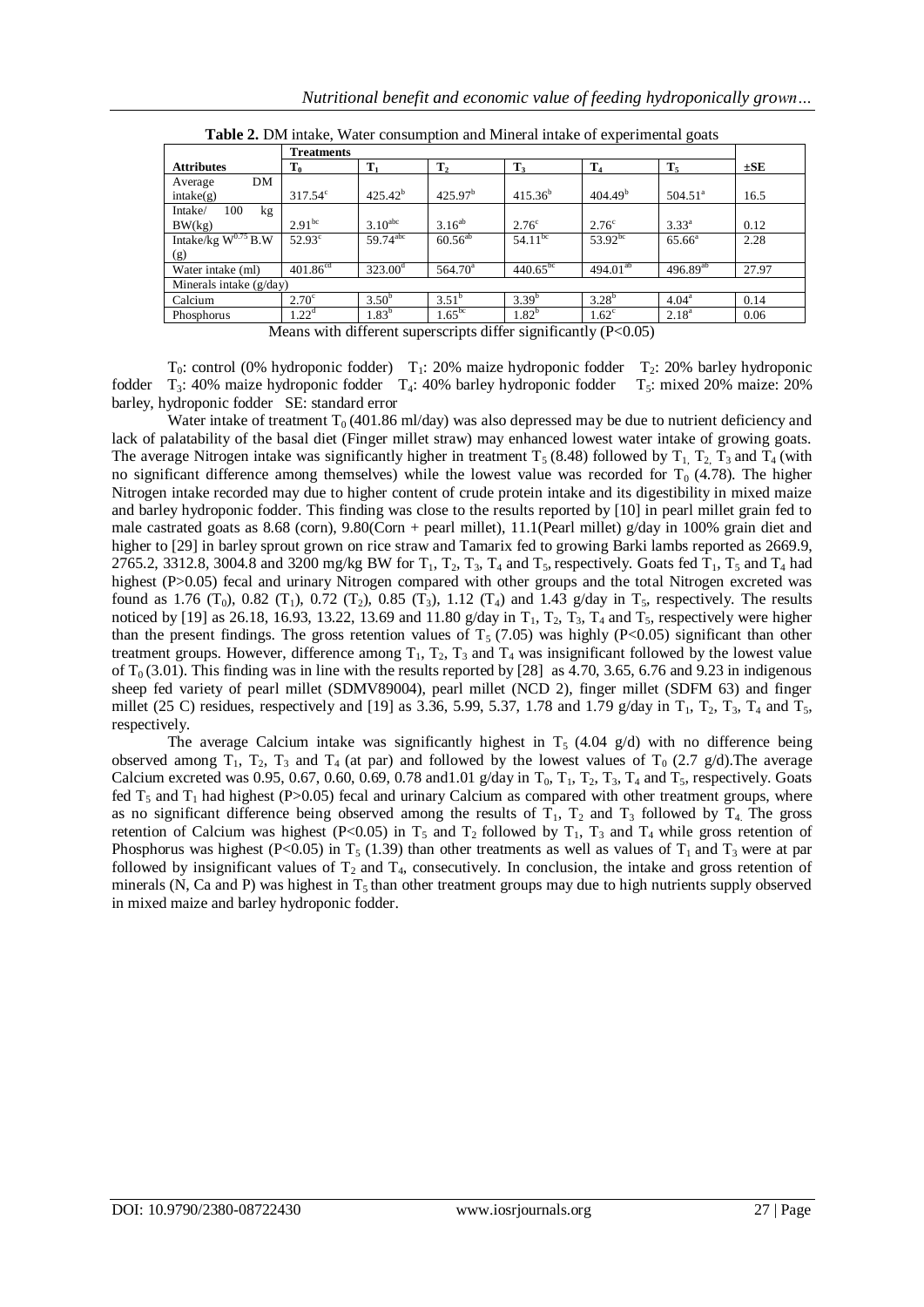| of growing goals fee are experimental dretts |                   |                    |                    |                    |                |                        |          |  |  |  |
|----------------------------------------------|-------------------|--------------------|--------------------|--------------------|----------------|------------------------|----------|--|--|--|
|                                              | <b>Treatments</b> |                    |                    |                    |                |                        |          |  |  |  |
| <b>Attribute</b>                             | $T_0$             | $T_1$              | T <sub>2</sub>     | $T_3$              | T <sub>4</sub> | $T_5$                  | $\pm$ SE |  |  |  |
| Nitrogen utilization g/head/day              |                   |                    |                    |                    |                |                        |          |  |  |  |
| Nitrogen Intake                              | 4.78 <sup>c</sup> | $6.85^{b}$         | $6.26^{b}$         | $6.75^{b}$         | $6.58^{b}$     | $8.48^{a}$             | 0.24     |  |  |  |
| <b>Faecal Nitrogen</b>                       | $1.51^{\circ}$    | $0.61^\circ$       | $0.60^\circ$       | $0.70^{\circ}$     | $0.77^{\circ}$ | $1.07^{6}$             | 0.09     |  |  |  |
| Urinary Nitrogen                             | $0.25^{ab}$       | $0.21^{ab}$        | $0.12^{b}$         | $0.15^{ab}$        | $0.35^{\rm a}$ | $0.36^{\circ}$         | 0.07     |  |  |  |
| Total Nitrogen excreted                      | 1.76 <sup>a</sup> | 0.82 <sup>cd</sup> | 0.72 <sup>d</sup>  | 0.85 <sup>cd</sup> | $1.12^{bc}$    | $1.43^{ab}$            | 0.11     |  |  |  |
| Nitrogen retention                           | $3.01^\circ$      | 6.03 <sup>b</sup>  | 5.40 <sup>b</sup>  | 5.90 <sup>b</sup>  | $5.46^{\rm b}$ | $7.05^{\circ}$         | 0.22     |  |  |  |
| Calcium utilization g/head/day               |                   |                    |                    |                    |                |                        |          |  |  |  |
| Calcium Intake                               | $2.70^{\circ}$    | $3.50^{b}$         | $3.51^{b}$         | $3.39^{b}$         | $3.28^{b}$     | $4.04^{\rm a}$         | 0.14     |  |  |  |
| <b>Faecal Calcium</b>                        | 0.78 <sup>a</sup> | $0.48b^c$          | 0.37 <sup>c</sup>  | $0.48^\circ$       | $0.51b^c$      | $0.65^{\overline{ab}}$ | 0.05     |  |  |  |
| <b>Urinary Calcium</b>                       | 0.17 <sup>b</sup> | $0.19^{ab}$        | $0.23^{ab}$        | $0.22^{ab}$        | $0.28^{ab}$    | $0.36^{\circ}$         | 0.06     |  |  |  |
| Total Calcium excreted                       | $0.95^{\text{a}}$ | $0.67^{\rm b}$     | 0.60 <sup>b</sup>  | 0.69 <sup>b</sup>  | $0.78^{ab}$    | 1.01 <sup>a</sup>      | 0.08     |  |  |  |
| Calcium retention                            | 1.74 <sup>c</sup> | $2.83^{ab}$        | $2.91^{\circ}$     | $2.70^{ab}$        | $2.50^{b}$     | $3.03^{\rm a}$         | 0.13     |  |  |  |
| Phosphorus utilization g/head/day            |                   |                    |                    |                    |                |                        |          |  |  |  |
| Phosphorus Intake                            | $1.22^d$          | $1.83^{b}$         | 1.65 <sup>bc</sup> | $1.82^{b}$         | $1.62^{\circ}$ | $2.18^{a}$             | 0.06     |  |  |  |
| <b>Faecal Phosphorus</b>                     | $0.39^{b}$        | 0.39 <sup>b</sup>  | 0.40 <sup>b</sup>  | $0.44^{b}$         | $0.44^{b}$     | $0.57^{\rm a}$         | 0.04     |  |  |  |
| <b>Urinary Phosphorus</b>                    | $0.15^{\text{a}}$ | $0.16^{\rm a}$     | $0.23^{\rm a}$     | 0.20 <sup>a</sup>  | $0.15^{\rm a}$ | $0.22^{\rm a}$         | 0.07     |  |  |  |
| <b>Total Phosphorus excreted</b>             | $0.54^{\rm b}$    | $0.55^{\rm b}$     | $0.63^{ab}$        | $0.64^{ab}$        | $0.59^{ab}$    | $0.79^{\rm a}$         | 0.08     |  |  |  |
| Phosphorus retention                         | $0.69^\circ$      | $1.28^{ab}$        | 1.02 <sup>b</sup>  | $1.18^{ab}$        | $1.03^{b}$     | $1.39^{a}$             | 0.09     |  |  |  |

**Table 3.** Intake, digestibility and Nitrogen, Calcium and Phosphorus (g/day) retention of growing goats fed the experimental diets

Means with different superscripts differ significantly  $(P<0.05)$ 

#### **3.3. Body Weight Gain And Economics Of Experimental Goats**

At the commencement of the study, the average initial body weights of animals in each treatment groups were 11.03, 11.01,11.01, 11.01,11.01and 11.03 kg and final body weights at the end of the experiment were denoted as 10.92, 14.65,14.38,17.02,15.99 and 16.53kg in  $T_0$ ,  $T_1$ ,  $T_2$ ,  $T_3$ ,  $T_4$  and  $T_5$ , respectively.

|                                |                      | <b>Treatments</b>  |                   |                    |                    |                    |          |
|--------------------------------|----------------------|--------------------|-------------------|--------------------|--------------------|--------------------|----------|
| <b>Attributes</b>              | $T_0$                | $\mathbf{T}_1$     | $T_{2}$           | $\mathbf{T}_3$     | $T_4$              | $T_{5}$            | $\pm$ SE |
| No. of goats/treatment         | 3                    | 3                  | 3                 | 3                  | 3                  | 3                  |          |
| Initial body weight (kg)       | $11.03^{\rm a}$      | 11.01 <sup>a</sup> | $11.01^{\circ}$   | 11.01 <sup>a</sup> | 11.01 <sup>a</sup> | 11.03 <sup>a</sup> | 0.26     |
| Final body weight (kg)         | $10.92^d$            | $14.65^{bc}$       | $14.38^{\circ}$   | $17.02^{\rm a}$    | $15.99^{ab}$       | $16.53^{\circ}$    | 0.49     |
| Total BW Gain (kg)             | $-0.11^d$            | $3.64b^c$          | 3.37 <sup>c</sup> | 6.01 <sup>a</sup>  | $4.99^{ab}$        | $5.50^{\circ}$     | 0.48     |
| Daily BW $gain(g)$             | $-1.17^d$            | $37.56^{bc}$       | $34.74^{\circ}$   | $61.93^{\circ}$    | $51.44^{ab}$       | $56.70^{\circ}$    | 4.93     |
| Total feed intake (kg)         | $42.29^{\circ}$      | $49.74^{abc}$      | $46.88^{bc}$      | $49.41^{abc}$      | $56.32^{a}$        | $52.09^{ab}$       | 2.69     |
| /head/97days (DM basis)        |                      |                    |                   |                    |                    |                    |          |
| Feed conversion efficiency (%) | $-0.47$ <sup>d</sup> | 7.32 <sup>c</sup>  | 7.19 <sup>c</sup> | $12.15^a$          | $8.83^{\circ}$     | $10.56^{ab}$       | 0.90     |
| Economics                      |                      |                    |                   |                    |                    |                    |          |
| Net profit/goat $(Rs.)$        | $-697.71$            | 506.05             | 386.53            | 1306.10            | 908.40             | 1078.48            |          |
| Benefit: cost (B:C) ratio      | $-0.02$              | 1.6                | 1.5               | 2.6                | 2.1                | 2.2                |          |

Means with different superscripts differ significantly (P<0.05)

g: gram, %: per cent a,b,c- different superscripts differ significantly.

As clearly described in Table 4, the average daily B.W gain of animals in each treatment groups were - 1.17, 37.56, 34.74, 61.93, 51.44 and 56.70 g/day while after the completion of the experiment, the total B.W of goats was recorded as -0.11, 3.64, 3.37, 6.01, 4.99 and 5.50 kg in  $T_0, T_1, T_2, T_3, T_4$  and  $T_5$ , respectively. The performance in BW gain was highly significant in T<sub>3</sub> (61.93 g/day) and T<sub>5</sub> (56.70 g/day) than other treatment groups and followed at a significant difference by fair values of  $T_4$  (51.44 g/day) and at variance with  $T_1$  (37.56) and  $T_2$  (34.74) and lowest values of  $T_0$  (-1.17 g/day). The advancement in the BW gain was ranged from 34.74 to 61.93 g/day as compared to goat in control treatment that lost BW at the rate of  $-1.17$  g/day. The impact of supplementation was relatively more pronounced for goats supplemented with higher proportion of maize and barley hydroponic fodder. The higher performance in the BW gain of animals supplemented with 40% hydroponic fodder could be due to the ability of the supplements to supply necessary nutrients. This was in line with the concept of [14] coined out hydroponic sprouts are rich sources of bioactive enzymes and contain a grass juice ingredients that improves the performance of livestock and [30] who reported, the increase in weight gain of lambs received barley sprouts may attributed to enhancing of microbial activity in the rumen. Similar researchers also noticed as, the juice factor in maize hydroponic fodder has been reported to improve the performance of birds and animals up to 8% [31] and [30] reported feeding of hydroponic barley mixed with poor quality hay to drought master steers gained 1.01 kg/head/day as well as [8] in male lambs fed finger millet straw substituted with atella (traditional brewery residue), noug seed (Guizotia abyssinica) cake and mixtures of atella and noug seedcake and reported average daily BW gain as  $-23.3(T_1)$ ,  $51.1(T_2)$ ,  $56.7(T_3)$ ,  $63.3(T_4)$  and 60  $g/day$  for  $T_5$ , in ascending order.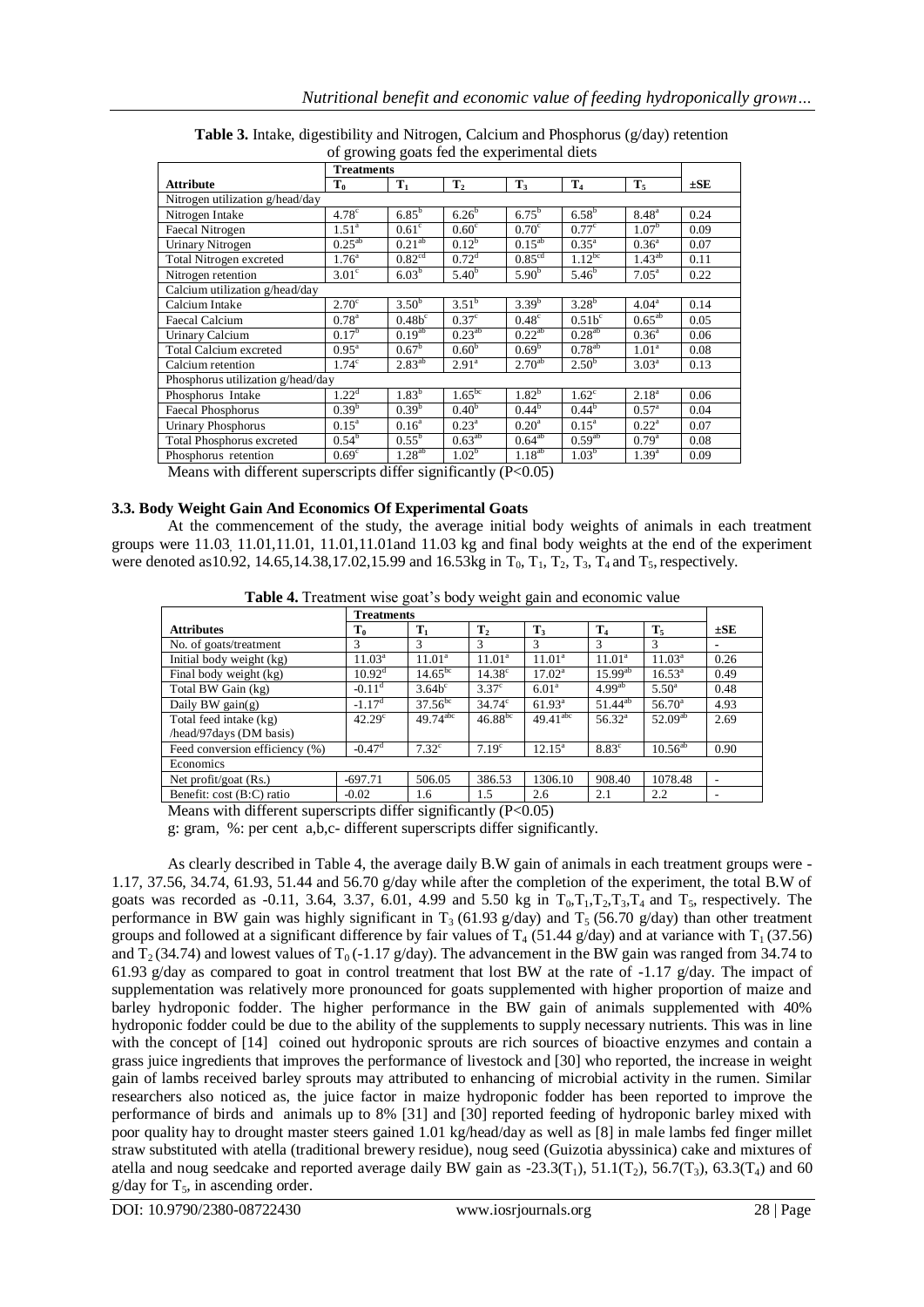The present finding was higher than the results reported by [27] in male calves fed hydroponic green fodder and obtained 200 g /day body weight gain and [32] who found no difference in cattle fed sprouted or non sprouted grain. The daily weight gain in treatment  $T_0$  was loss by -1.17 g/day may due to low protein content and less palatability with finger millet straw. This was in agreement with the reports of [9] in pearl millet straw fed for growing goats and depressed by -25.4 g/day and [8] in finger millet straw (Control) fed to lambs loss body weight by -23.3 g/day. The average total feed consumption of each treatment group in the entire 97 days was recorded as 42.29 (T<sub>0</sub>), 49.74 (T<sub>1</sub>), 46.88 (T<sub>2</sub>), 49.41 (T<sub>3</sub>), 56.32 (T<sub>4</sub>) and 52.09 kg in (T<sub>5</sub>) and amount of feed required for 1.0 kg body weight gain (kg) in goats fed 40% maize hydroponic fodder  $(T_3)$  was insignificantly minimum followed by  $T_5$  and  $T_4$  and at a great variance with  $T_0$ (-44.46 kg) while feed conversion efficiency data shown as -0.47, 7.32, 7.19, 12.15, 8.83 and 10.56% in  $T_0, T_1, T_2, T_3, T_4$  and  $T_5$  treatment group, respectively. Statistically, the data on total feed consumed and feed conversion efficiency described, value of  $T_3$ was significantly higher in both parameters as compared to all other treatment groups and  $T<sub>5</sub>$  value was at variance with  $T_4$ ,  $T_2$ ,  $T_1$ , and  $T_0$ , respectively. These findings were in agreement with data coined by [29] in barley sprouts grown in rice straw and Tamarix fed to growing Barki lambs and reported 7.82( $T_1$ ), 6.54( $T_2$ ), 6.00 $(T_3)$ , 4.83 $(T_4)$  and 6.61% $(T_5)$  as well as [24] in sprouted barley grains with olive cakes fed to ewes were significantly highest (P<0.05) in feed conversion efficiency might be due to the higher crude protein and energy contents of supplements in providing absorbed nutrients and by enhancing the treated straw nutrients utilization. The average total cost observed during the experimental period was 684.26, 806.65, 809.52, 828.83, 859.31 and 878.23 Rs. in  $T_0$ ,  $T_1$ ,  $T_2$ ,  $T_3$ ,  $T_4$  and  $T_5$ , respectively. The cost of feeding was higher for the animals received 40% hydroponic green fodder in their daily ration than those received 20% hydroponic green fodder and control (finger millet straw).This may due to the variation in amount of feed intake (palatability) and feed cost. The total net benefit detected during the experimental period (97days) was described as  $T_3$  (1306.10),  $T_5$  (1078.48),  $T_4$ (908.40),  $T_1$  (506.05),  $T_2$  (386.53) and  $T_0$  (-697.71Rs.) in descending order. This clearly indicated that, the total dry matter intake, per cent feed conversion efficiency and total body weight gain were highly integrated and the cost benefit ratio was also noted as 2.6, 2.2, 2.1, 1.6, 1.5 and -0.02 for  $T_3, T_5, T_4, T_1, T_2$  and  $T_0$  in descending order throughout the experimental period. Therefore, feeding of finger millet straw + hydroponic maize and barley fodder at a proportion of 60:40 for growing goats  $(T_3, T_5,$  and  $T_4)$  was highly beneficial and economically valid. Agreement results were displayed by [19] in sprouted maize fodder fed to desert goats and reported, environmentally friendly as well as reduced cost of feeding and [18] revealed increase in milk yield by 0.5-2.5 litres/animal/day and earned net profit of Rs. 25-50 due to feeding of hydroponic fodder to their dairy animals while superior to the findings of [14] in hydroponic maize fodder feeding to lactating cows and increased digestibility of nutrients and milk production and earning a net profit of Rs. 12.67 per cow daily and [33] gaining net profit of Rs.10/cow/ day. In conclusion, feeding of hydroponic maize and barley fodder to growing goats increased total dry matter intake, per cent feed conversion efficiency, total body weight gain and economically valid.

#### **References**

- [1]. J.J. Gupta, Fodder production and livestock feeding management in Eastern India (Unpub.), ICAR Research Complex for Eastern Region, Patna, 2014.
- [2]. A.R. Abubakr, A.R. Alimon, H. Yaakub, N. Abdullah, M. Ivan, Digestibility, rumen protozoa, and ruminal fermentation in goats receiving dietary palm oil by-products. Journal of Saudi Society of Agricultural Science, 12 (2), 2013, 147–154.
- [3]. G. C. Banerjee, Animal nutrition oxford and IBH publishing company, part-II pp. 1978, 524-528.
- [4]. ESNC, Egypt second national communication under the United Nations framework convention on climate change, UNFCCC, Published by Egyptian Environmental Affairs Agency, 2010
- [5]. H.N. Pandey, and N.N. Pathak, Nutritional evaluation of artificially grown barley fodder in lactating crossbred cows. Indian Journal of Animal Nutrition, 8 (1), 1991, 77–78.
- [6]. AOAC, Official Methods of Analysis 17<sup>th</sup> Edn. Association of Official Analytical Chemists, Washington, D.C, 2000
- [7]. SAS, Statistical Analysis Systems, Version 9.10, SAS Institute, ICAR, New Delhi, 2013
- [8]. A. Ayenew, T. Berhan, M. Solomon, Feed intake, digestibility and live weight change of lambs fed finger millet (Eleusine coracana) straw supplemented with atella, noug seed (Guizotia abyssinica) cake and their mixtures. Agricultura tropica (ET), Subtropica, 45 (3), 2012, 105-111.
- [9]. S. Gelaye, T. Terrill, E. Amoah, S. Miller, R.N. Gates, and W. W. Hanna, Nutritional value of pearl millet for lactating and growing goats. Journal of Animal Science, 75, 1997, 1409-1414.
- [10]. T. Terrill, S. Gelaye, A. Amoah, S. Miller, B. Kouakou, R. Gates, and W. Hanna, Protein and energy value of pearl millet grain for mature goats. Journal of Animal Science, 76, 1998, 1964-1969.
- [11]. G. Melese, T. Berhan, and U. Mengistu, Effect of supplementation with non-conventional feeds on feed intake and body weight change of Washera Sheep fed urea treated finger millet straw. Greener Journal of Agricultural Science, 4 (2), 2014, 067-074
- [12]. R.N. Pal, S. Pattanaik, and T.K. Mohanty, Effect of feeding urea enriched finger millet (Elensine coracana) straw on yak. Proceedings of the third international congress on Yak held in Lhasa, P.R. China, 4–9 Sept. 2000
- [13]. E. Modiakgotlaand, and O. R. Madibela, Chemical composition and in vitro dry matter digestibility of indigenous finger millet (Eleusine coracana) in Botswana. Livestock Research, Rural development 16 (4), 2004.
- [14]. P.K. Naik, R.B. Dhuri, M. Karunakaran, B.K. Swain, and N.P. Singh, Effect of feeding hydroponics maize fodder on digestibility of nutrients and milk production in lactating cows, Indian Journal of Animal Science, 84 (8), 2014, 880–883.
- [15]. H. Fazaeli, H.A. Golmohammadi, S.N. Tabatabayee, and T.M. Asghari, Productivity and nutritive value of barley green fodder yield in hydroponic system. Iran, World Applied Science Journal 16 (4), 2012, 531-539.